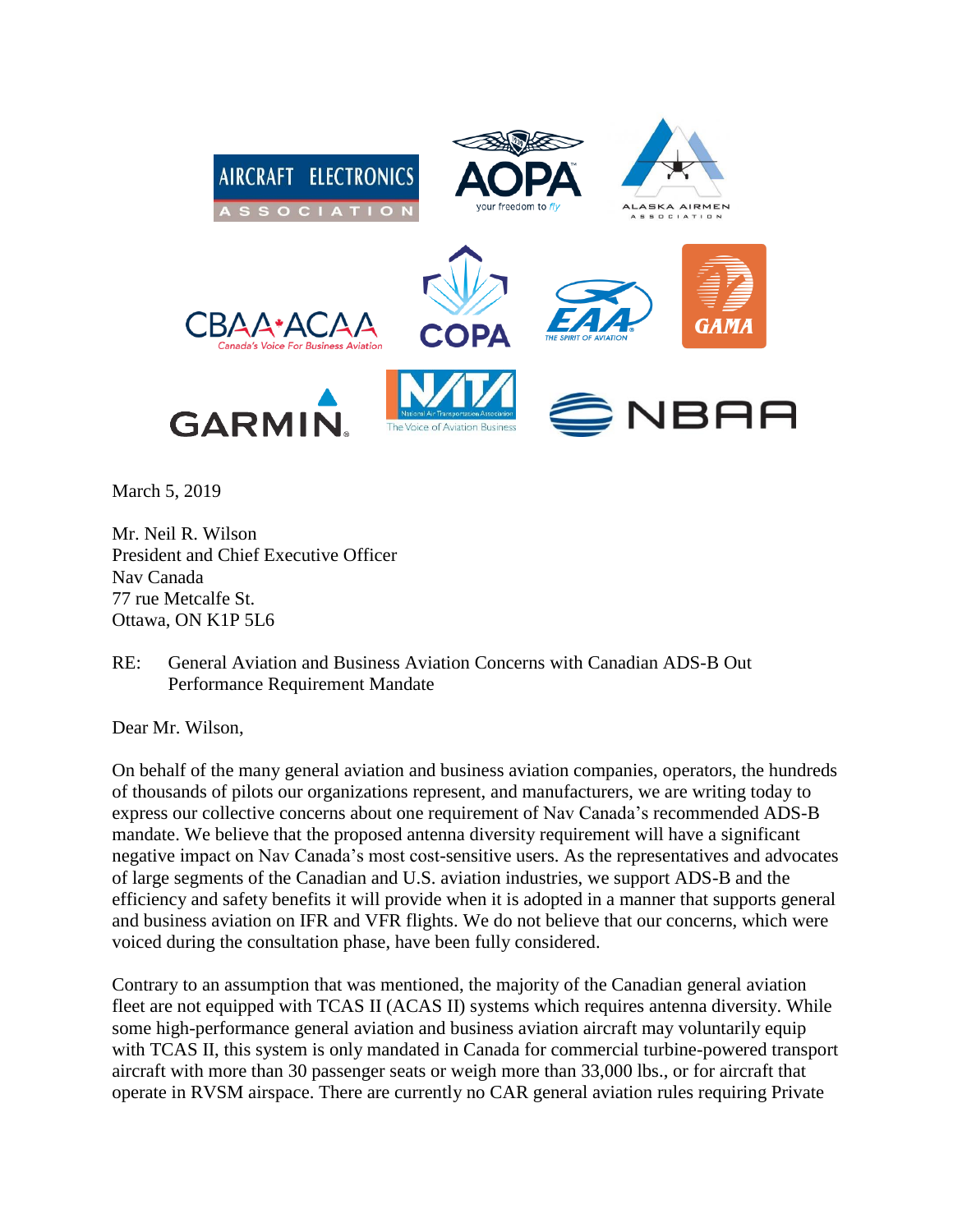Operators (Subpart 604 of the CARs) to equip with TCAS II equipment, so a limited number of private aircraft are TCAS II equipped. Thousands of non-commercial aircraft without diversity regularly fly above 12,500 feet, which makes the assumption that TCAS II equipage is predominant on the private aircraft fleet that flies above 12,500 feet erroneous. Implementing an unwarranted diversity requirement as part of Nav Canada's ADS-B proposed mandate would have a significant adverse impact on many general aviation and business aviation aircraft owners and companies.

The cost to equip small aircraft with diversity today is significant and installations of this type of system are rare. Per the leading general aviation and business aviation ADS-B equipment manufacturer, diversity-compatible systems comprise only 1.6% of non-TCAS II-equipped aircraft sales. The cost of a diversity-compatible system is presently several thousand dollars more than a non-diversity system.

The shop time to install the second antenna is high since the headliner must be removed to gain access to install the top antenna. If the aircraft is pressurized, the installation will need additional approval for the pressure vessel penetration, which can cost thousands by itself. Additionally, Canada lacks a simplified path for installation and approval, so it is expected that a supplementary type certificate would be required for approval if there is no existing approval for installation of a diversity-compatible transponder. Given the aforementioned low number of diversity shipments, there are few existing approvals, which will add further expense and time.

Not to mention that a lot of Canadian operators were early adopters and have already equipped with ADS-B systems to meet the U.S. ADS-B mandate, which does not require diversity. Many of these ADS-B systems are not readily compatible with diversity and cannot be easily retrofitted, meaning these operators will need to almost immediately replace the ADS-B system they just installed.

As stated at the Nav Canada-hosted webex on January 11, 2019, further engineering analysis is being conducted to determine whether diversity is required at altitudes below 12,500 feet. However, we believe that Nav Canada should conduct additional, complete, and extensive analysis at all flight levels before imposing what we consider could be an unnecessary and expensive equipment requirement.

Additional discussion with industry is warranted to ensure that the Canadian ADS-B mandate is realistic. Should diversity be justified in specific airspace and levels, we believe that the mandate proposal must allow enough time for operators to be educated, solutions approved, and installations to take place; the current timeline is not realistic for a successful mandate implementation.

In conclusion, we respectfully request that Nav Canada conduct additional engineering analysis to determine if antenna diversity is required in any airspace, including Class A and Class B. Nav Canada should also acknowledge the significant increase in cost for diversity ADS-B systems amongst the non-commercial aircraft fleet in their justifications for an ADS-B mandate, and should work with the aviation industry to find suitable mitigations. It should be Nav Canada's goal to seek safe and economical solutions that support the general aviation and business aviation